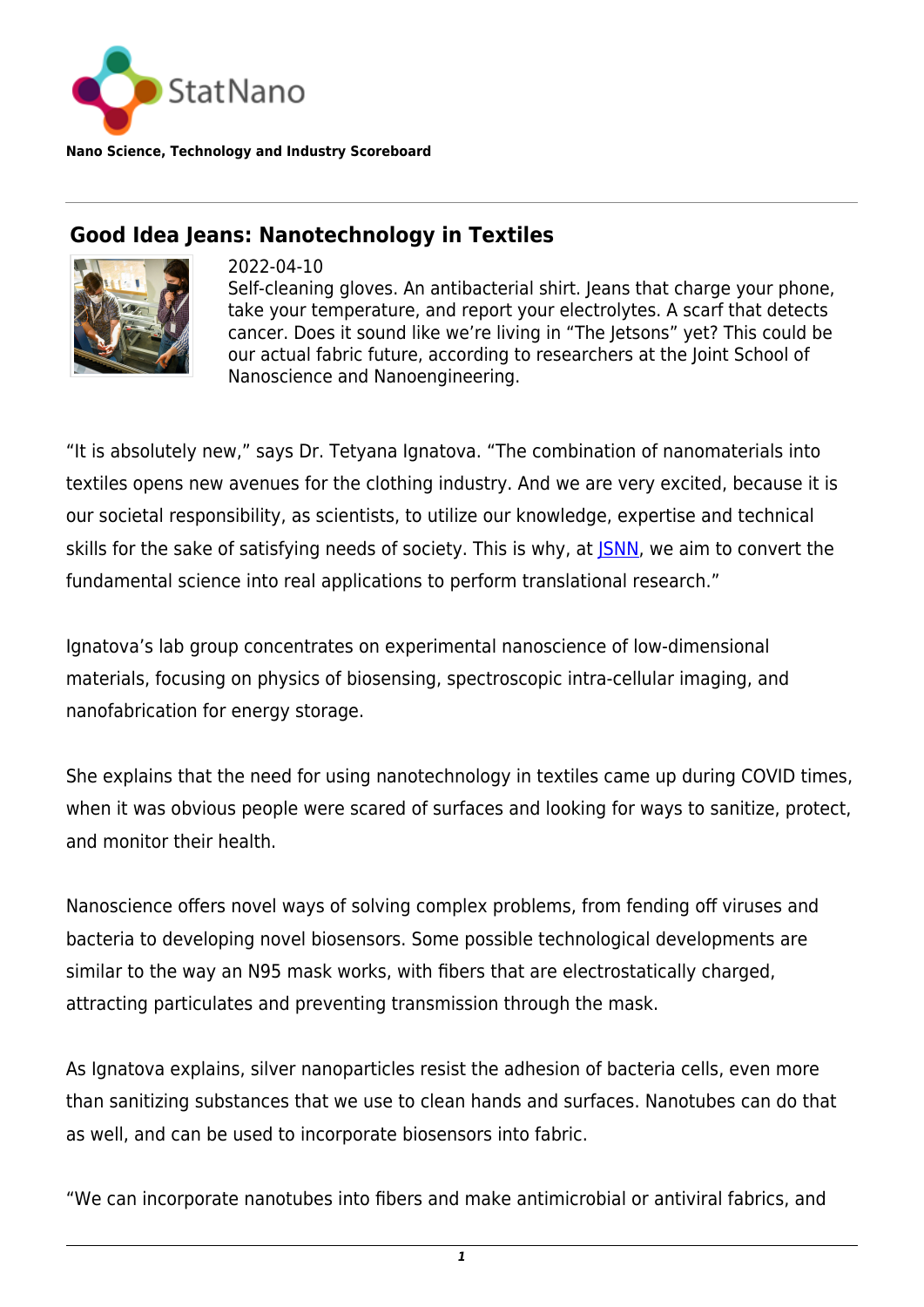also functionalize carbon nanotubes to become biosensors," says Ignatova. "That is what we will accomplish. We plan to make it and test it, and we know how to test it. If we can create clothes that help serve medicine and health, it will be a new era of fashion."

## $\pmb{\times}$

The virus and bacteria-resistant textiles idea isn't just for human benefit. Chemicals that most people currently use to discourage bacteria have harmful effects on the health of the environment, so self-cleaning surfaces would have a lot of environmental value.

Toward the possibility of fabric-embedded biosensors, Ignatova recently published a paper with Dr. Sajedeh Pourianejad, in the journal ACS Nano, about how to use two-dimensional hybrid structures to detect drag, or a resistance force. They also recently published a paper on clean transfer procedures for monolayer nanomaterials, and another about understanding surface and material interactions. The work relates to Ignatova's work on early detection of COVID-19, for which she received a grant from the National Science Foundation in 2020.

Ignatova appreciates that this work relates to North Carolina's manufacturing history and sees a potential future for the region in both textile technologies and functionalities. Recent donations of equipment from Kontoor Brands helps their research. The equipment includes a state-of-the-art yarn dyeing machine with ability to control sample temperature, and amount, in addition to an automated sampling loom that allows the ability to boost material performance.

"So now, to move further and to create a type of sensor on a fabric or to incorporate twodimensional material into fabric – this is what these two students are working on," says Ignatova, motioning toward the students in her lab group, Anthony Trofe and Jared Averitt.

Trofe, a second-year student with an undergraduate degree in physics, defines himself as an experimentalist and plans to specialize in 2D materials. At first, he wasn't sure he was graduate school material, but his undergraduate advisor nudged him toward JSNN, where he connected with Dr. Ignatova.

"We connected and things fell into place," he says. "And it just feels right – just the constant

*2*